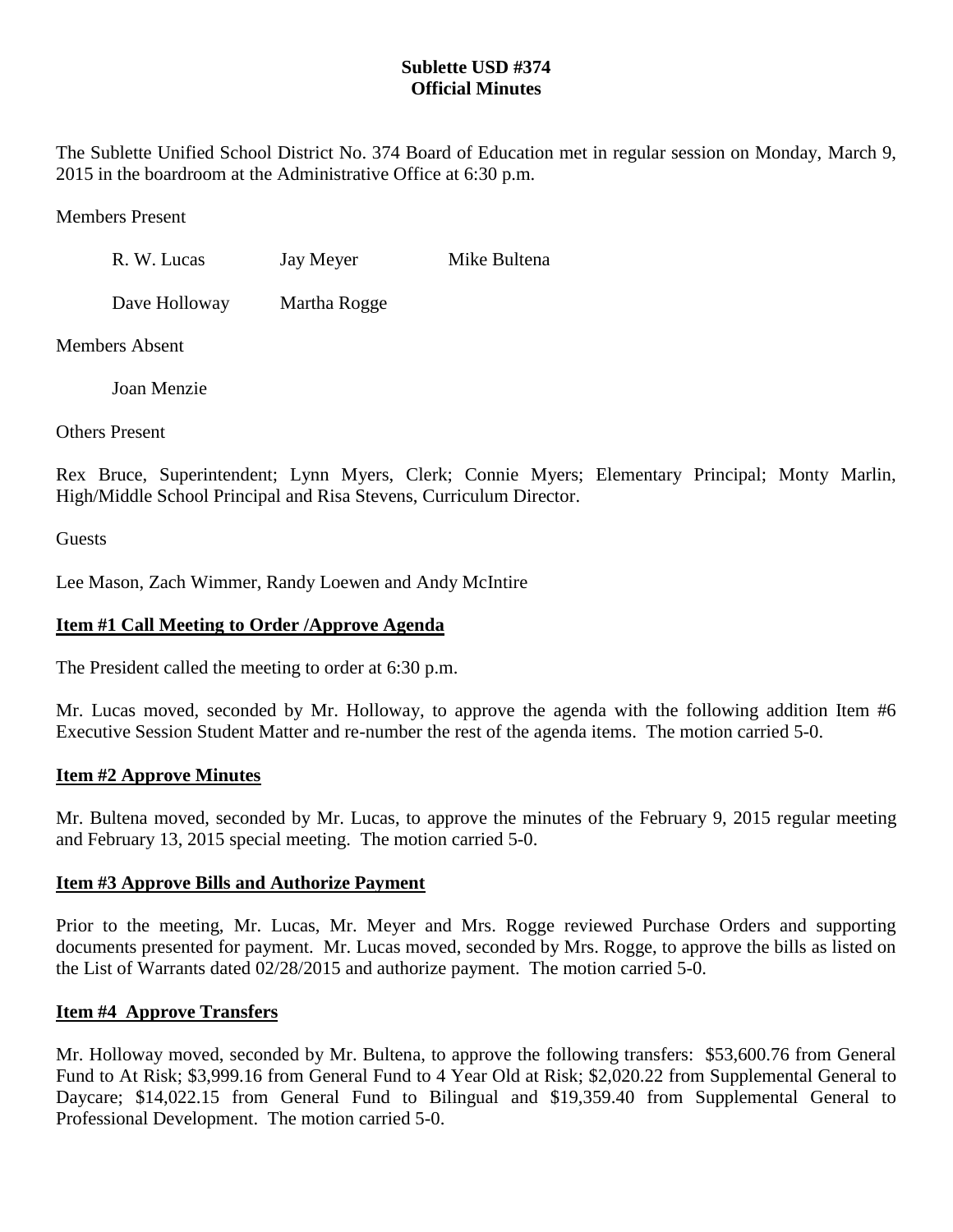Board Minutes Page 2 March 9, 2015

## **PUBLIC FORUM**

Mr. Zach Wimmer and his students Randy Loewen and Andy McIntire did a presentation on the uses of the new 3-D printer at the High School.

## **Reports**

## **Curriculum**

Mrs. Stevens reported that state assessments started at the Middle/High School today. She stated that the state assessment will start at the Elementary tomorrow.

### Principals

Mrs. Myers reported that parent/teacher conferences at the Elementary had 90% participation.

She reported the following successes for the Elementary School: Kennedy Wilcox and Nicole Arnold won the Soil Conversation poster contest, Ellie Bultena went to the State Spelling Bee and four 4<sup>th</sup> grade science projects and four  $5<sup>th</sup>$  grade science projects are going to state completion in Wichita.

Mr. Marlin reported on the success of the music students at League Music Festival. Choir: Solo's 10- I's, 4- 2's, small groups 1-I and 1-2 and full choir straight I's. He invited the board to attend the Regional Music Festival at Garden City on March 28, 2015.

Mr. Marlin stated that state assessment started today with sophomore's taking the math assessment.

#### Activities Director

Mr. Marlin reported on the current activities.

#### SWPRSC/HPEC

Mr. Meyer reported on the SWPRSC Board meeting. Mr. Bultena reported on the HPEC meeting.

#### Superintendent:

Mr. Bruce discussed common core and the controversy over state assessments. He also reviewed the use of chromebooks, block grant funding and Kansas Communities That Care Survey.

#### **Item #5 Summer Gym Use**

Mrs. Rogge moved, seconded by Mr. Holloway, to waive the summer gym use fee in order that Sublette teams pay half price fees to participate in the summer basketball program. The motion carried 5-0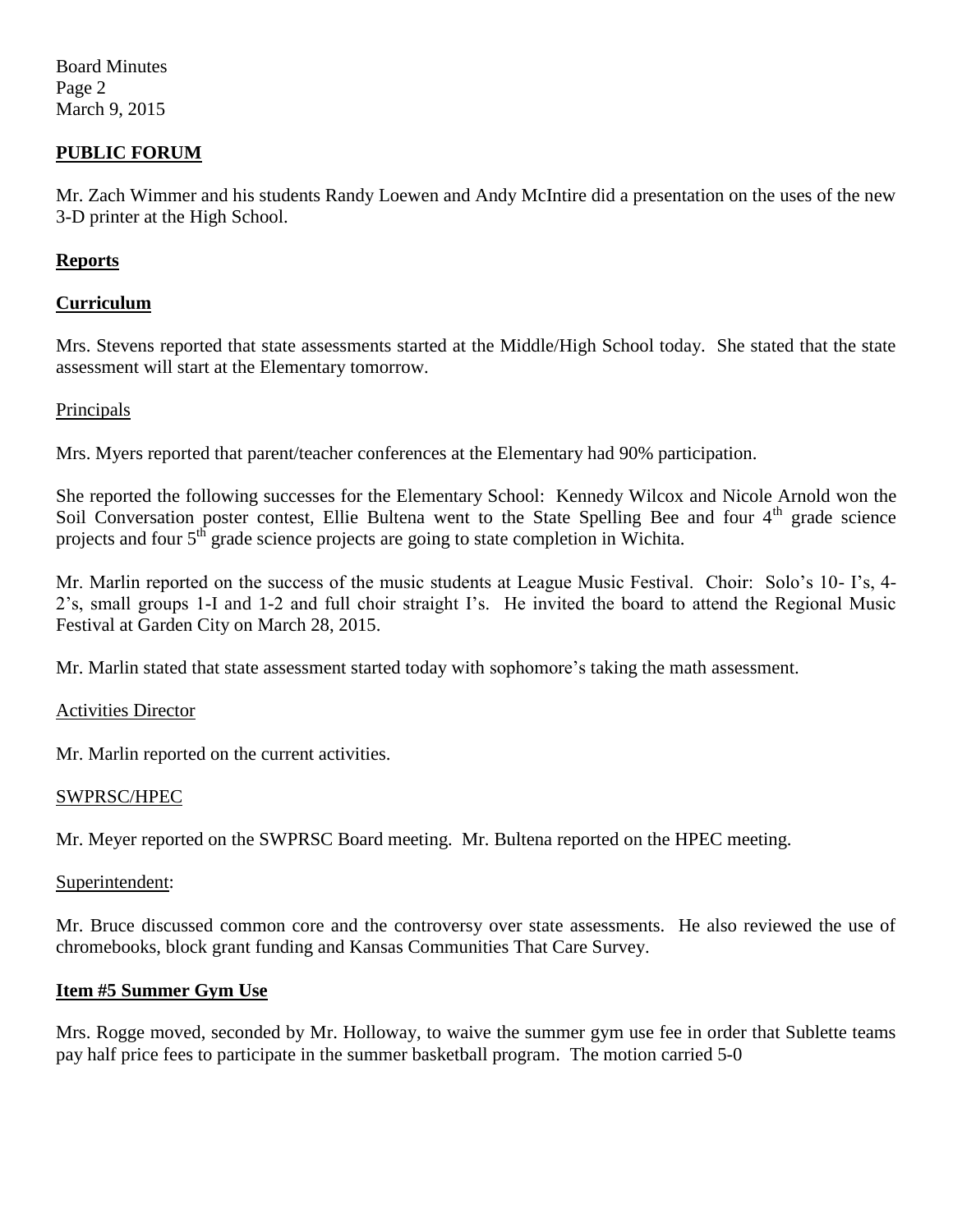Board Minutes Page 3 March 9, 2015

## **Item #6 Executive Session Student Matter**

Mr. Bultena moved, seconded by Mrs. Rogge, to go into executive session to discuss a student matter, in order to protect the privacy of an identifiable individual(s), to include Mr. Bruce and Mr. Marlin in executive session, and to reconvene to open session in the boardroom at 8:25 p.m. The motion carried 5-0.

The Board reconvened to open session at 8:25 p.m.

## **Item #7 Executive Session – Non-elected Personnel**

Mr. Lucas moved, seconded by Mr. Holloway, to go into executive session to discuss non-elected personnel, in order protect the privacy interest of an identifiable individual(s), to include Mr. Bruce, Mrs. Myers and Mr. Marlin in executive session, and to reconvene to open session in the boardroom at 9:45 p.m. The motion carried 5-0.

Mrs. Myers and Mr. Marlin left the executive session at 8:38 p.m.

The Board reconvened to open session at 9:45 p.m.

## **Item #8 Contract Approval**

Mr. Holloway moved, seconded by Mr. Bultena to approve the supplemental contract of Brittany Fox as assistant middle school track coach. The motion carried 5-0.

## **Item #9 Summer Maintenance Contract**

Mr. Bultena moved, seconded by Mrs. Rogge, to approve the contracts Tyler Bruce and Travis Leverett as summer maintenance workers. The motion carried 5-0

## **Item #10 Administrative Contracts**

Mrs. Rogge moved, seconded by Mr. Lucas, to extend the contract of Rex Bruce, Superintendent of Schools by one year to June 30, 2018. The motion carried 5-0.

## **Item #11 Resignations**

Mr. Holloway moved, seconded by Mr. Bultena, to accept the resignation of Ryan Hafen as high school social studies teacher. The motion carried 5-0.

Mrs. Rogge moved, seconded by Mr. Lucas, to accept the resignation of Becky Brungardt, with thanks for many years of service, as elementary Title I math teacher. The motion carried 5-0.